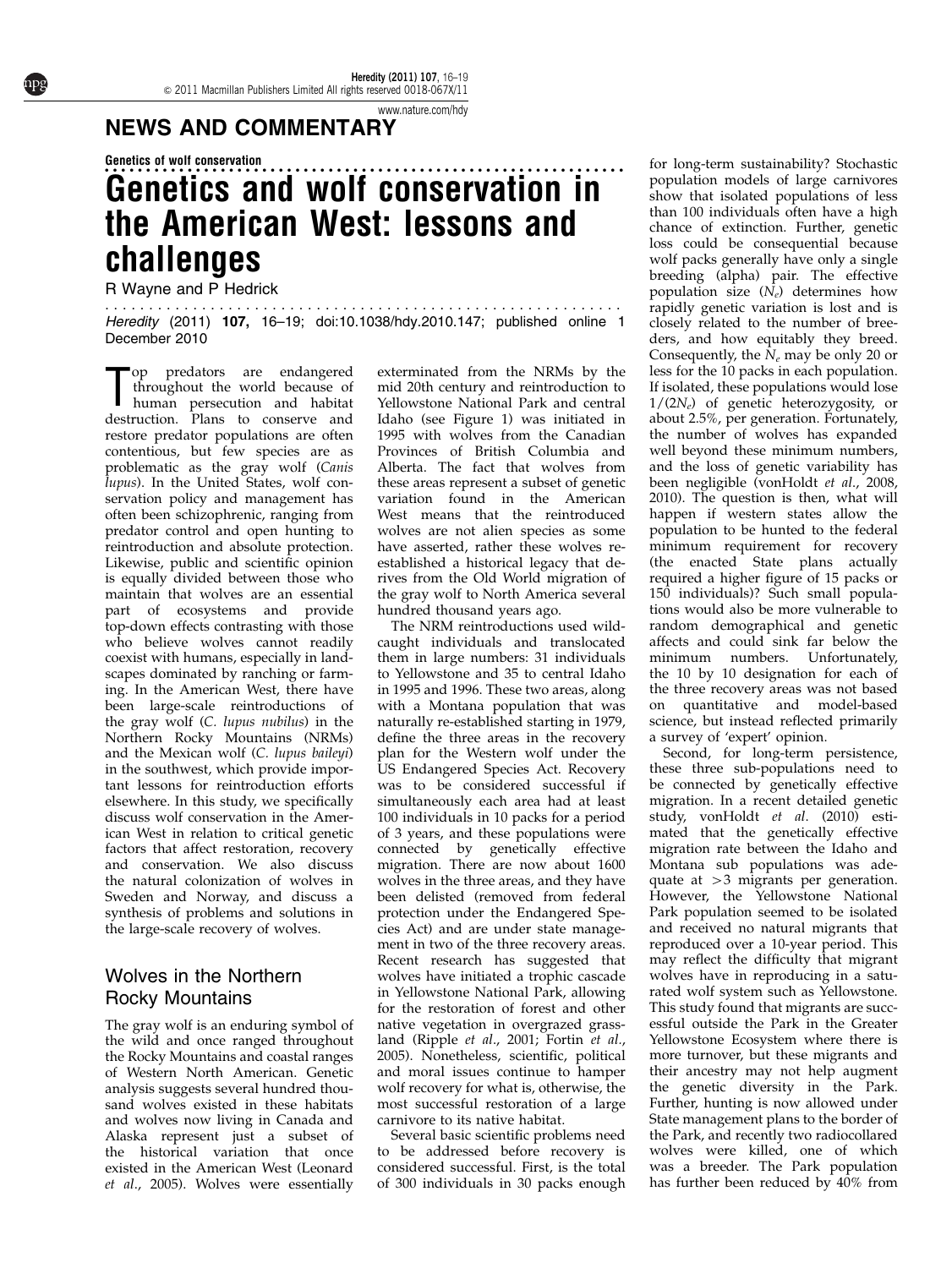<span id="page-1-0"></span>

Figure 1 Areas currently occupied by Northern Rocky Mountain wolves (courtesy of C. Carroll). The three recovery areas are Northern Montana (the northmost hatched area), Central Idaho and the Greater Yellowstone Area. The reintroduction site of the Mexican wolf in the Blue Range Recovery area and the locations of four additional recovery areas on the north rim of the Grand Canyon (G), central Arizona (M) and Northern New Mexico-Southern Colorado (S and C) ([Carroll](#page-3-0) et al., 2006).

disease and most recently, the Druid Pack, the most notable and reproductively successful pack in the history of the re-introduction has disbanded. Whether population declines because of hunting and predator management as well as natural factors such disease and changes in prey base, may actually improve opportunities for genetically effective migration into the Park or accelerate the loss of genetic variation and heighten the probability of local extinction is not certain. However, such concerns highlight the continued need for population management and monitoring.

Third, the three-recovery area plan needs a realistic future. Given that several hundred wolves are orders of magnitude fewer than the West sup-

ported in the past, or could support now even given the loss of habitat, what plans should be made for the long term? In Yellowstone, wolves have substantially reduced coyote numbers in many areas and may also have had top-down positive effects on the abundance of certain prey, such as pronghorn antelope ([Berger](#page-3-0) et al., 2008). Wolves in the West are expanding their range and have been documented in Colorado, Oregon, Utah and Washington State. A management plan is possible that transcends state boundaries and aims to reestablish genetically interconnected wolf populations that can persist into the future and focuses on areas where they provide ecosystem, societal and economic benefit with minimum human conflict.

#### The Mexican wolf

The history of the Mexican wolf, the smallest and most highly endangered of the North American wolves, is surrounded by controversy and mystery. The Mexican wolf, an endangered subspecies of the gray wolf, is the most genetically distinct wolf subspecies in North America [\(Leonard](#page-3-0) et al., 2005). Landscape changes and government and private bounty hunting throughout its range reduced and isolated Mexican wolf populations so that by 1925 they were rare in the United States and extinct by the 1970s. As a result, the Mexican wolf subspecies was listed as endangered in 1976. Only a few Mexican wolves remained in isolated groups in Mexico by 1980 and surveys since have not detected any wild Mexican wolves there or elsewhere.

17

All Mexican wolves alive today descend from three captive lineages founded between 1960 and 1980 from a total of seven wolves ([Hedrick](#page-3-0) et al., [1997\)](#page-3-0). In 1998, a population of 13 Mexican wolves was introduced to Eastern Arizona and Western New Mexico (known as the Blue Range population or BRP) and 65 wolves in total were introduced from 1998 to 2001 (Figure 1). Initially these wolves had only ancestry from one of the lineages with only three founders, but starting in 2000 wolves with ancestry from more than one lineage have been released [\(Hedrick and Fredrickson, 2008](#page-3-0)). As of January, 2010, there were only 42 wolves that could be detected in this reintroduced population (a very small number compared with the two introduced NRM populations, which had minimum numbers of 739 and 390 for the Yellowstone and Idaho populations at an equivalent time after translocation), a number that has declined from 59 in 2006. Further, there were only two breeding pairs in the population at the end of 2009 (defined as a pair with at least two young-of-year pups present at the end of the calendar year).

The initial reintroduction in 1998 was followed by further releases in subsequent years, but no documented successful reproduction and recruitment in the wild until 2003. Part of the initially slow success seems to have been because the reintroduced individuals were drawn from a naïve captive population, but after reproduction started it seemed that the population would continue to grow and become self sustaining. However, from 2005 to 2007, 62 animals were removed, many from the most successful packs, primarily because of depre-<br>dation claims. These large-scale dation claims. removals and the near cessation of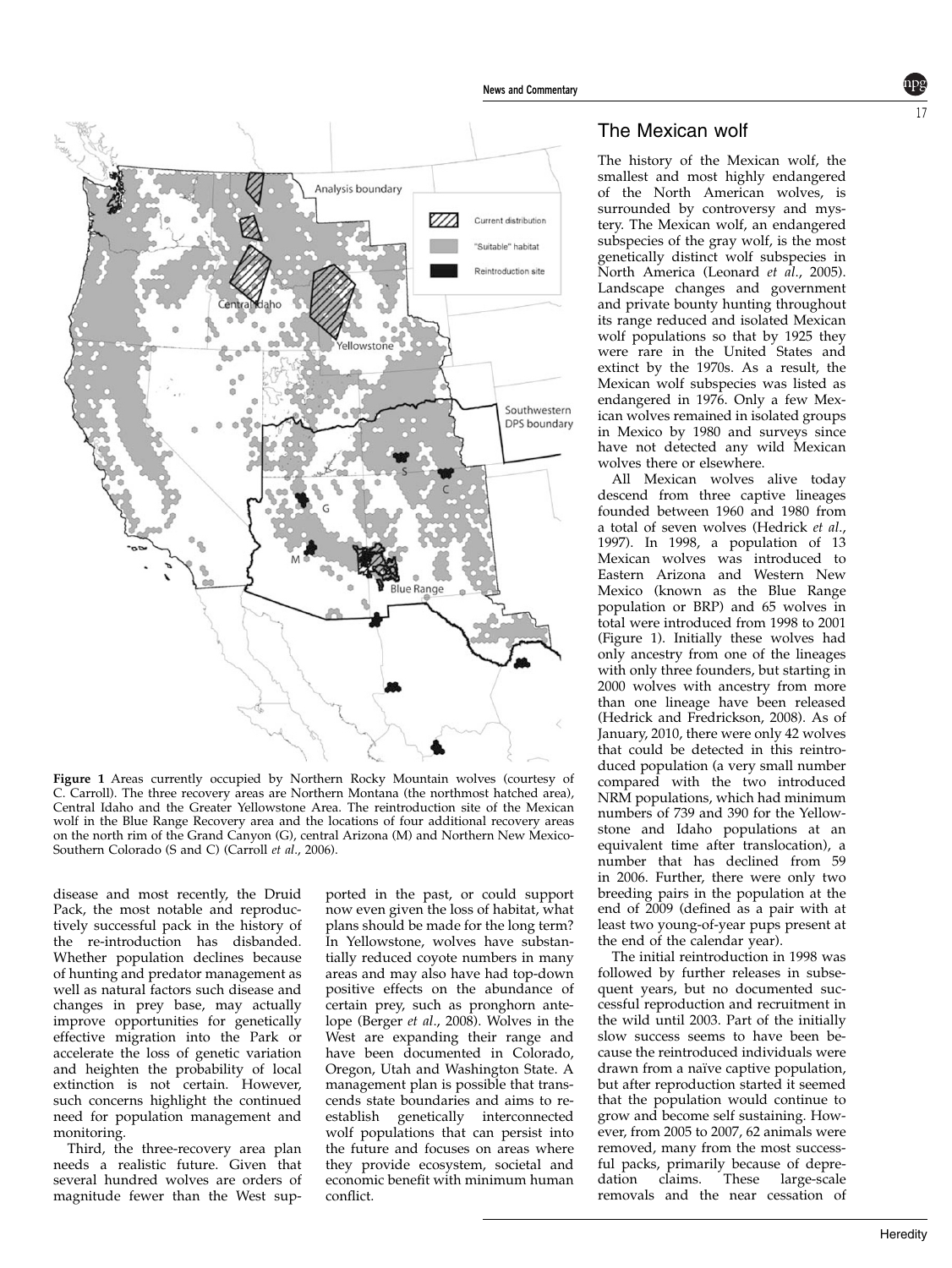reintroduction actions fundamentally altered the trajectory of the population. In addition, [Fredrickson](#page-3-0)  $e\hat{t}$   $\hat{a}l$ . (2007) showed that part of the slow increase in population size was attributable to the low fitness in the population. Evaluation of litter size and other fitness components showed that crosses between the lineages had increased fitness both in captivity and in the reintro-duced population ([Fredrickson](#page-3-0) et al., [2007](#page-3-0)), but management actions did not capitalize on this benefit from genetic rescue ([Hedrick and Fredrickson, 2010](#page-3-0)). Further, since 1998, at least 32 animals have been illegally killed and in only two cases has the killer been identified and successfully prosecuted (four more alpha males have been killed or have gone 'missing' in the late spring-early summer of 2010). Overall, human-caused mortality from illegal killing and road kills, and removals mainly due to human conflict, have severely impacted the ability of this population to increase.

Although genetic considerations are important in the recovery of the reintroduced Mexican wolf, some management policies and actions have had quite detrimental effects on the reintroduced population. First, the reintroduced population is limited in range and individuals that leave the recovery area are generally caught or killed. Second, initial releases of captive wolves with no previous wild experience is limited to a small area in Arizona and not permitted in New Mexico, which contains some of the best wolf habitat. The cumulative effects of wolf removals primarily because of boundary issues and livestock depredations, caused the overall removal/mortality rate (64%) to exceed that predicted (47%) for the reintroduced population in the first 5 years. For the BRP to compensate for the high mortality, the recruitment rate needs to be quite high. Because there have been few new introductions recently, in combination with the low fitness of some of the alpha wolves from a single lineage, persistence of the reintroduced population is in question.

Although the problems faced with the single reintroduced population are great, for long-term recovery, the success of this population is only a start. In our opinion, the recovery objectives of the NRM wolves can only be used as a starting point for recovery of Mexican wolves. There is no recent recovery plan for Mexican wolves and two more recovery team efforts in the mid 1990s and 2000s to write recovery plans were aborted. For example, having three populations connected by significant gene flow seems to be a reasonable recovery objective for Mexican wolves. However, Mexican wolves are quite different from NRM wolves because they all descend from captive animals, have initially a much higher level of inbreeding, suffer a higher rate of human-caused mortality, and from the recent experience with the Blue Range population, have a much more precarious probability of persistence. Given expected rates of wolf removal and killing, we suggest that for recovery of Mexican wolves three populations, each simultaneously having 250 animals for 8 years (approximately two generations) is the minimum necessity. These recovery goals need to be supported with rigorous demographical models and investigation. Because new wolves come from captivity and there is a small founder number from three different lineages, extensive management is necessary for successful recovery. The negative impacts on the population from the moratorium that was placed on reintroductions and the large-scale removals during the period from 2005 to 2009 shows a critical need for scientifically based management.

Using a sophisticated landscape analysis, potential sites for the additional populations have been identified ([Car](#page-3-0)roll et al[., 2006](#page-3-0)) ([Figure 1](#page-1-0)). In particular, the north rim of the Grand Canyon (indicated as G) and Northern New Mexico Southern Colorado sites (S and C) seem most appropriate for these two additional populations. The experience of introducing wolves to the Blue Range identifies the need to control human-caused mortality and initially intensive management in these populations. In addition, if natural gene flow does not occur between these populations, then artificial movement between the populations may be necessary.

### The Scandinavian recolonization

Perhaps, the gray wolf situation with the most parallels to the NRM and Mexican wolf cases is the contemporary Scandinavian wolf population in Sweden and Norway that seems to have been established by a pair of animals that naturally immigrated in the early 1980s. The number remained at less than ten individuals in a single pack during the 1980s. A third male founder naturally migrated from the Finland– Russia population around 1990, resulted in genetic (or behavioral) rescue, and the population increased to around 100 individuals (Vilá et al[., 2003](#page-3-0)). Subsequently, the amount of inbreeding greatly increased and there was a significant decline in the number of

surviving pups per litter [\(Liberg](#page-3-0) et al., [2005\)](#page-3-0). Two additional male migrants started breeding in 2008 and have produced three litters apiece with a total of about 40 pups (Olof Liberg, personal communication). The estimated total number in early 2010 is 200–240 with about 26–32 in Norway. The Norwegian government has killed a number of wolves in the small part of the population residing in Norway in  $2001(9)$  out of 28 killed) and 2005 (5 out of 18–21). The Swedish government has now authorized hunting to maintain a limit of 210 wolves in Sweden. The Swedish population has been closely monitored at substantial expense, and remains the clearest example of the importance of genetically successful migration for recovery. However, management actions act to counteract such benefits. The contrast with the American West where genetically effective migration is a requirement for delisting, argues for the importance of strong scientifically based legislation for endangered species recovery elsewhere.

#### Lessons and challenges

The reintroduction of gray wolves to the NRM and Mexican wolves to the BRP provide extreme outcomes for wolf reintroduction. The NRM wolves, which derive from wild populations, grew rapidly and have generally met the recovery goals in little more than a decade. In contrast, the lone Mexican wolf population, originally derived from a single inbred population, is not increasing and its long-term survival is in question. In both cases, scientific priorities have at times been ignored given political considerations. From the NRM reintroduction, it is clear that wolves are resilient and have the potential for population growth, dispersal and adaptability. The challenge will be to harness these characteristics in a scientifically justified plan that we have the will and political acumen to implement. Genetic rescue is a reality in large carnivores and genetically effective migration is a critical variable in population management, given that large carnivores demand so much pristine habitat that is rapidly becoming subdivided by roads and human development.

#### Conflict of interest

The authors declare no conflict of interest. Correspondence: Professor R Wayne is at the Department of Ecology and Evolutionary Biology, University of California-Los Angeles, Los Angeles, CA, USA and Professor PW Hedrick is at the School of Life Sciences, Arizona State University, Tempe, AZ, USA.

e-mail: [rwayne@ucla.edu](mailto:rwayne@ucla.edu) and [philip.hedrick@asu.edu](mailto:philip.hedrick@asu.edu)